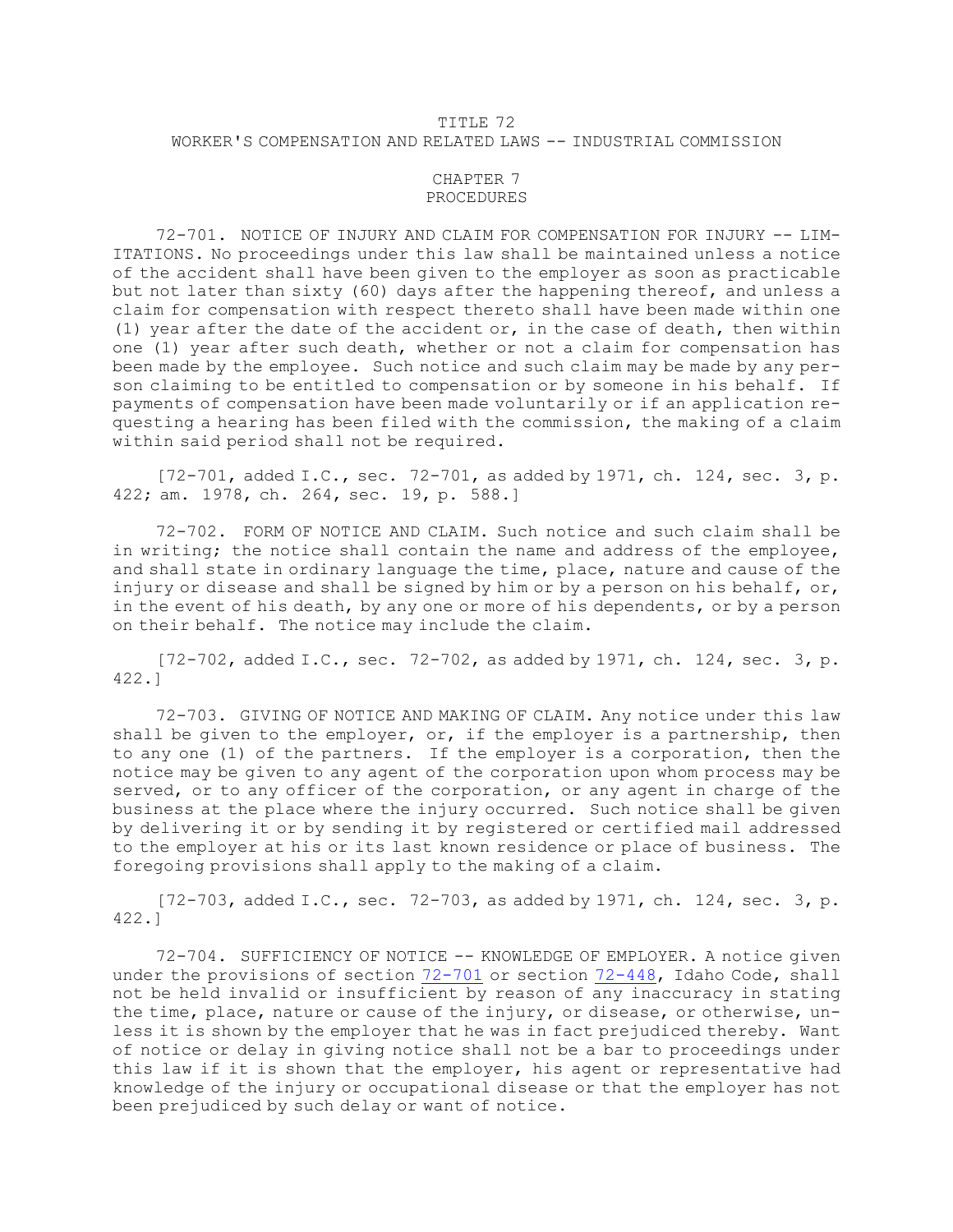[72-704, added I.C., sec. 72-704, as added by 1971, ch. 124, sec. 3, p. 422; am. 1978, ch. 264, sec. 20, p. 589.]

72-705. LIMITATION OF TIME -- MINORS AND INCOMPETENTS. No limitation of time provided in this law shall run as against any person who is mentally incompetent or <sup>a</sup> minor dependent so long as he has no committee, guardian or next friend.

[72-705, added I.C., sec. 72-705, as added by 1971, ch. 124, sec. 3, p. 422.]

72-706. LIMITATION ON TIME ON APPLICATION FOR HEARING. (1) When no compensation paid. When <sup>a</sup> claim for compensation has been made and no compensation has been paid thereon, the claimant, unless misled to his prejudice by the employer or surety, shall have one (1) year from the date of making claim within which to make and file with the commission an application requesting <sup>a</sup> hearing and an award under such claim.

(2) When compensation discontinued. When payments of compensation have been made and thereafter discontinued, the claimant shall have five (5) years from the date of the accident causing the injury or date of first manifestation of an occupational disease within which to make and file with the commission an application requesting <sup>a</sup> hearing for further compensation and award.

(3) When income benefits discontinued. If income benefits have been paid and discontinued more than four (4) years from the date of the accident causing the injury or the date of first manifestation of an occupational disease, the claimant shall have one (1) year from the date of the last payment of income benefits within which to make and file with the commission an application requesting <sup>a</sup> hearing for additional income benefits.

(4) Medical benefits. The payment of medical benefits beyond five (5) years from the date of the accident causing the injury or the date of first manifestation of an occupational disease shall not extend the time for filing <sup>a</sup> claim or an application requesting <sup>a</sup> hearing for additional income benefits as provided in this section.

(5) Right to medical benefits not affected. Except under circumstances provided in subsection (1) of this section, the claimant's right to medical benefits under the provisions of section [72-432](https://legislature.idaho.gov/statutesrules/idstat/Title72/T72CH4/SECT72-432)(1), Idaho Code, shall not be otherwise barred by this section.

(6) Relief barred. In the event an application is not made and filed as in this section provided, relief on any such claim shall be forever barred.

[72-706, as added by 1971, ch. 124, sec. 3, p. 422; am. 1978, ch. 264, sec. 21, p. 589; am. 1989, ch. 244, sec. 1, p. 592; am. 1991, ch. 206, sec. 1, p. 487; am. 2005, ch. 161, sec. 2, p. 496.]

72-707. COMMISSION HAS JURISDICTION OF DISPUTES. All questions arising under this law, if not settled by agreement or stipulation of the interested parties with the approval of the commission, except as otherwise herein provided, shall be determined by the commission.

[72-707, added I.C., sec. 72-707, as added by 1971, ch. 124, sec. 3, p. 422.]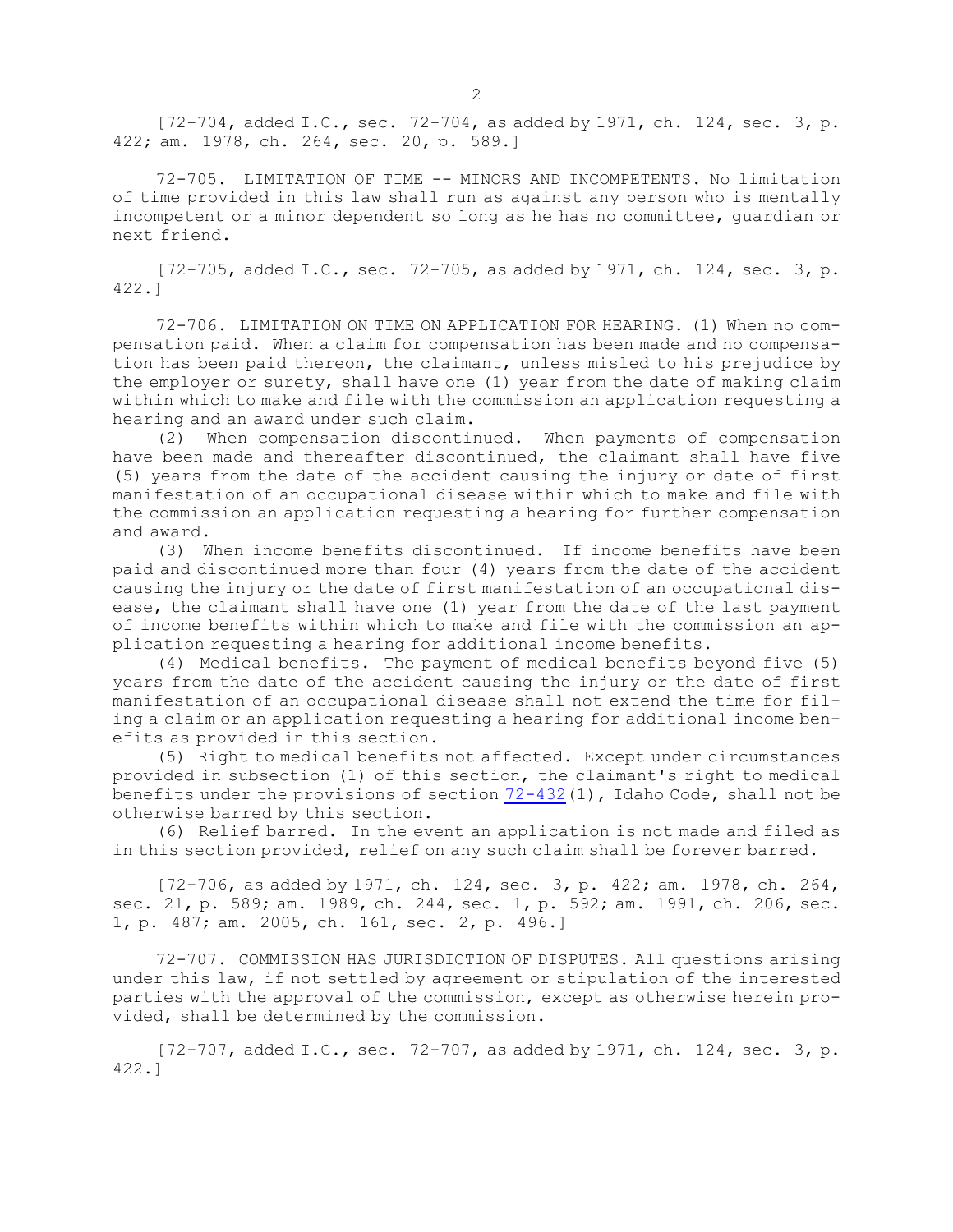72-708. PROCESS AND PROCEDURE. Process and procedure under this law shall be as summary and simple as reasonably may be and as far as possible in accordance with the rules of equity.

 $[72-708,$  added I.C., sec.  $72-708$ , as added by 1971, ch. 124, sec. 3, p. 422.]

72-709. ATTENDANCE OF WITNESSES -- PRODUCTION OF DOCUMENTS -- DEPOSI-TION -- WITNESS FEES. (1) The commission or any member thereof or any hearing officer, examiner or referee appointed by the commission shall have the power to subpoena witnesses, administer oaths, take testimony, issue subpoenas duces tecum, and to examine such of the books and records of the parties to <sup>a</sup> proceeding as relates to the questions in dispute.

(2) The district court shall have the power to enforce by proper proceedings the attendance and testimony of witnesses, and the production and examination of books, papers and records.

(3) The testimony of any witness for use as evidence in any proceeding may be taken by deposition or interrogatories.

(4) No person shall be required to attend as <sup>a</sup> witness in any such proceeding unless his lawful mileage and witness fee for one (1) day's attendance shall first be paid or tendered to him.

[72-709, added I.C., sec. 72-709, as added by 1971, ch. 124, sec. 3, p. 422.]

72-710. TRANSCRIPTS OF PROCEEDINGS. <sup>A</sup> stenographic or machine transcription of any proceeding or of testimony adduced at any hearing, shall be taken by the commission.

 $[72-710,$  added I.C., sec.  $72-710$ , as added by 1971, ch. 124, sec. 3, p. 422.]

72-711. COMPENSATION AGREEMENTS. If the employer and the afflicted employee reach an agreement in regard to compensation under this law, <sup>a</sup> memorandum of the agreement shall be filed with the commission, and, if approved by it, thereupon the memorandum shall for all purposes be an award by the commission and be enforceable under the provisions of section [72-735](https://legislature.idaho.gov/statutesrules/idstat/Title72/T72CH7/SECT72-735), unless modified as provided in section [72-719](https://legislature.idaho.gov/statutesrules/idstat/Title72/T72CH7/SECT72-719). An agreement shall be approved by the commission only when the terms conform to the provisions of this law.

 $[72-711,$  added I.C., sec.  $72-711$ , as added by 1971, ch. 124, sec. 3, p. 422.]

72-712. HEARINGS. Upon application of any party to the proceeding, or when ordered by the commission or a member thereof or a hearing officer, referee or examiner, and when issues in <sup>a</sup> case cannot be resolved by pre-hearing conferences or otherwise, <sup>a</sup> hearing shall be held for the purpose of determining the issues.

[72-712, added I.C., sec. 72-712, as added by 1971, ch. 124, sec. 3, p. 422.]

72-713. NOTICE OF HEARINGS -- SERVICE. The commission shall give at least ten (10) days' written notice of the time and place of hearing and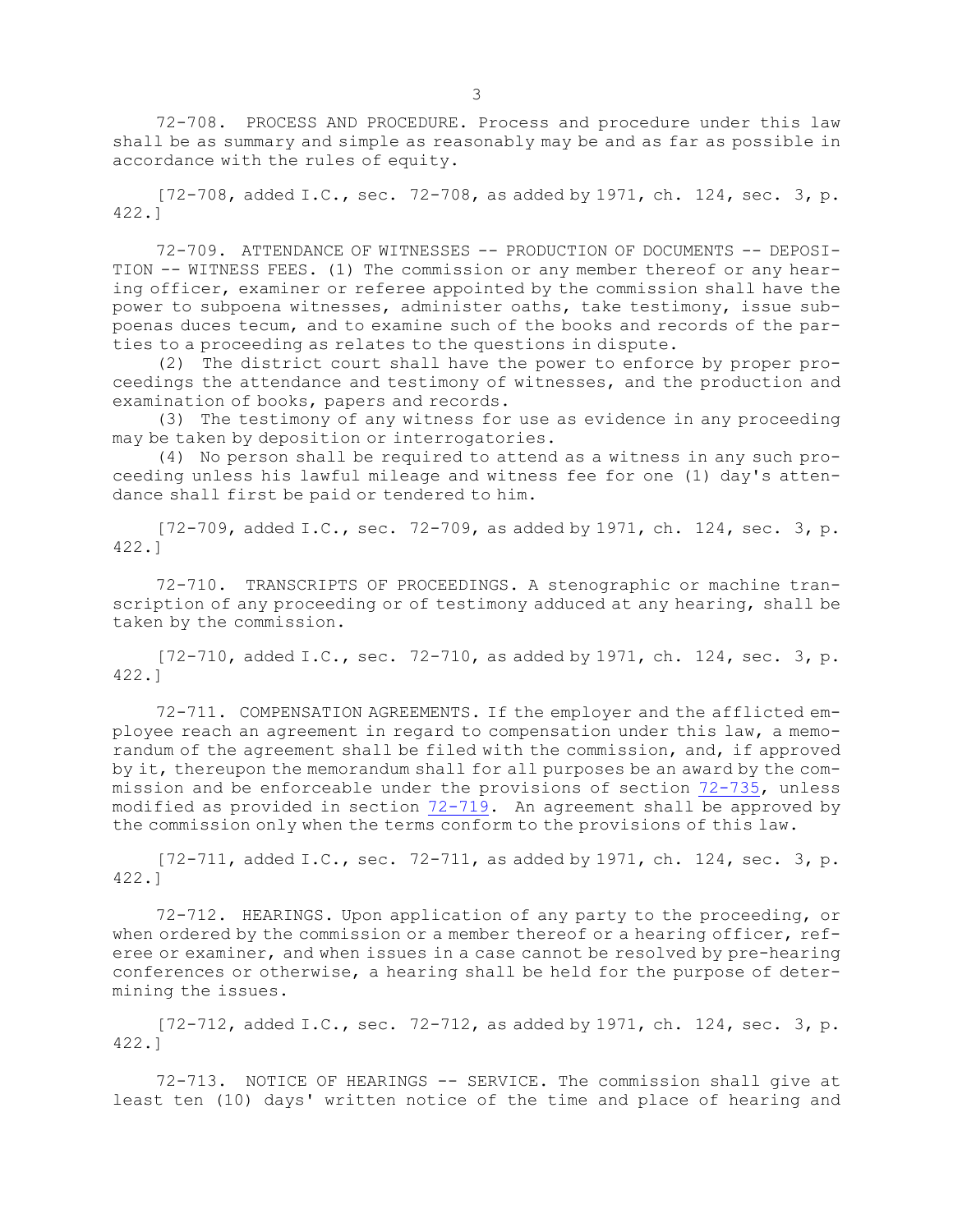of the issues to be heard, either by personal service or by registered or certified mail. Service by mail shall be deemed complete when <sup>a</sup> copy of such notice is deposited in the United States post office, with postage prepaid, addressed to <sup>a</sup> party at his last known address, as shown in the records and files of the commission. Evidence of service by certificate or affidavit of the person making the same shall be filed with the commission.

 $[72-713,$  added I.C., sec.  $72-713$ , as added by 1971, ch. 124, sec. 3, p. 422.]

72-714. HEARINGS, WHERE AND HOW CONDUCTED. (1) The hearing may be held in the city or town or within the county where the injury or disease occurred, or in such other place as the commission deems most convenient for the parties and most appropriate for ascertaining their rights.

(2) If the place of hearing claimant's testimony is outside the county and the claimant's presence is deemed necessary, the commission shall cause or require to be paid to the claimant <sup>a</sup> reasonable sum to reimburse him for his travel expense, unless otherwise agreed by the parties.

(3) The commission, or member thereof, or <sup>a</sup> hearing officer, referee or examiner, to whom the matter has been assigned, shall make such inquiries and investigations as may be deemed necessary.

(4) The authority of the commission, or of <sup>a</sup> member, hearing officer, referee or examiner, shall include the right to enter premises at any reasonable time where an injury, disease or death has occurred and to make such examination of any tool, appliance, process, machinery or environmental or other condition as may be relevant to <sup>a</sup> determination of the cause and circumstances of the injury, disease, or death.

[72-714, added I.C., sec. 72-714, as added by 1971, ch. 124, sec. 3, p. 422.]

72-715. DISOBEDIENCE TO COMMISSION'S DIRECTIVE PROCESS. If any person in proceedings before the commission or <sup>a</sup> member thereof, or hearing officer, referee or examiner, disobeys or resists any lawful order or process, or misbehaves during <sup>a</sup> hearing or so near the place thereof as to obstruct the same or neglects to produce, after having been ordered to do so, any pertinent book, paper or document or refuses to appear after having been subpoenaed, or upon appearing refuses to take the oath or affirmation as <sup>a</sup> witness, or after taking the oath or affirmation refuses to be examined according to law, the commission, or member thereof, or hearing officer, referee or examiner, shall certify the facts to the district court in the jurisdiction where the offense is committed and the court, if the evidence so warrants, shall punish such person in the same manner and to the same extent as for contempt committed before the court, or commit such person upon the same conditions as if the doing of the forbidden act had occurred with reference to the process in the presence of the court.

 $[72-715,$  added I.C., sec.  $72-715$ , as added by 1971, ch. 124, sec. 3, p. 422.]

72-716. RECORD OF PROCEEDINGS -- SERVICE OF ORDER OR AWARD. A decision of the commission together with the transcript of the evidence, findings of fact, rulings of law, award or order, and any other matter pertinent to the questions arising during the hearing shall be filed in the office of the com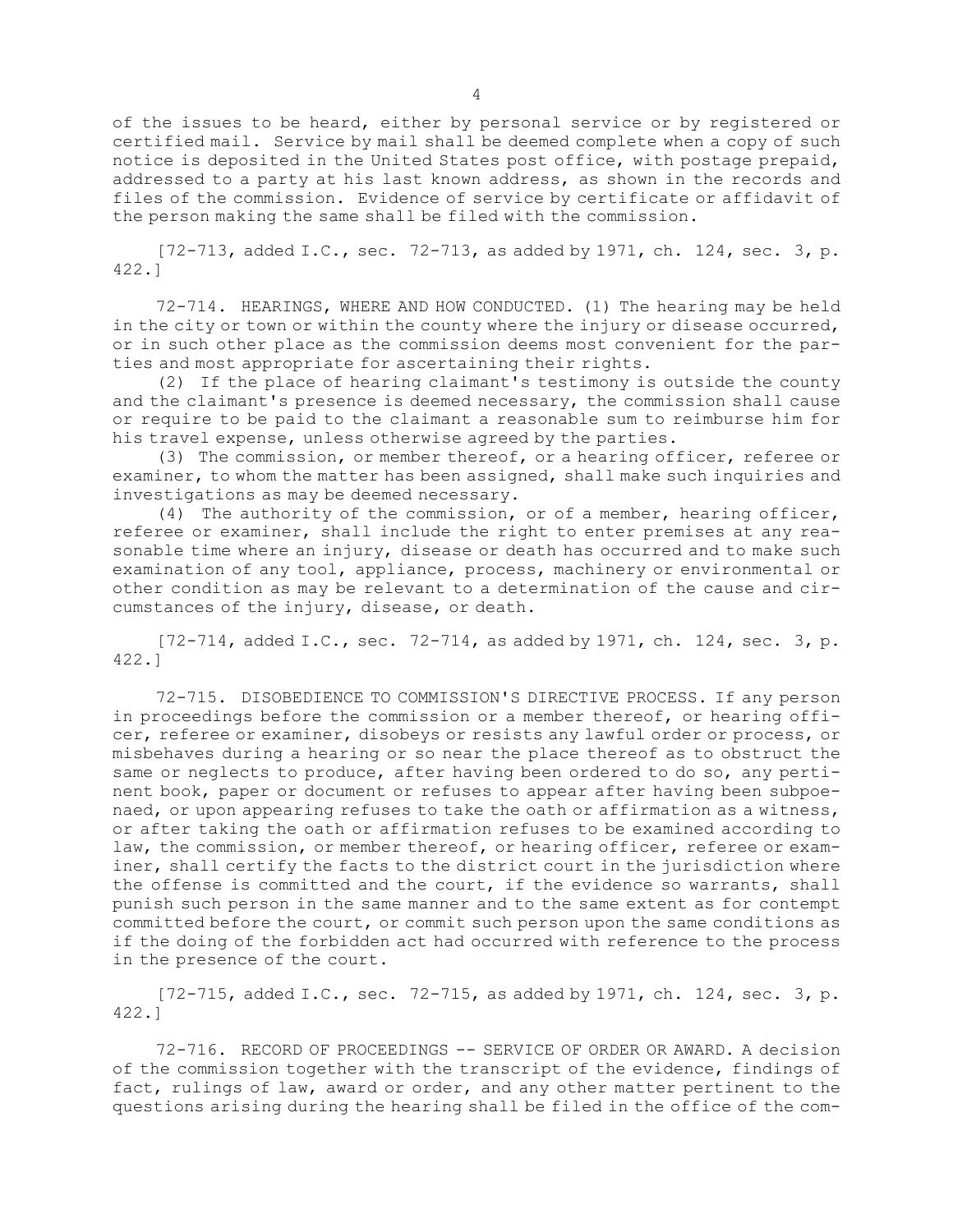mission. <sup>A</sup> copy of the decision shall be immediately sent to the parties by United States mail.

 $[72-716, \text{ added I.C., sec. } 72-716, \text{ as added by } 1971, \text{ ch. } 124, \text{ sec. } 3, \text{ p.}$ 422.]

72-717. EFFECT OF DECISION BY ONE MEMBER OR ASSIGNED OFFICER -- CLAIM FOR REVIEW. If the matter has been assigned for hearing by a member, hearing officer, referee, or examiner, the record of such hearing, together with the recommended findings and determination, shall be submitted to the commission for its review and decision.

[72-717, added I.C., sec. 72-717, as added by 1971, ch. 124, sec. 3, p. 422.]

72-718. FINALITY OF COMMISSION'S DECISION. A decision of the commission, in the absence of fraud, shall be final and conclusive as to all matters adjudicated by the commission upon filing the decision in the office of the commission; provided, within twenty (20) days from the date of filing the decision any party may move for reconsideration or rehearing of the decision, or the commission may rehear or reconsider its decision on its own initiative, and in any such events the decision shall be final upon denial of <sup>a</sup> motion for rehearing or reconsideration or the filing of the decision on rehearing or reconsideration. Final decisions may be appealed to the Supreme Court as provided by section [72-724](https://legislature.idaho.gov/statutesrules/idstat/Title72/T72CH7/SECT72-724), Idaho Code.

[72-718, added I.C., sec. 72-718, as added by 1971, ch. 124, sec. 3, p. 422; am. 1977, ch. 300, sec. 1, p. 839.]

72-719. MODIFICATION OF AWARDS AND AGREEMENTS -- GROUNDS -- TIME WITHIN WHICH MADE. (1) On application made by <sup>a</sup> party in interest filed with the commission at any time within five (5) years of the date of the accident causing the injury or date of first manifestation of an occupational disease, on the ground of <sup>a</sup> change in conditions, the commission may, but not oftener than once in six (6) months, review any order, agreement or award upon any of the following grounds:

(a) Change in the nature or extent of the employee's injury or disablement; or

(b) Fraud.

(2) The commission on such review may make an award ending, diminishing or increasing the compensation previously agreed upon or awarded, subject to the maximum and minimum provided in this law, and shall make its findings of fact, rulings of law and order or award, file the same in the office of the commission, and immediately send <sup>a</sup> copy thereof to the parties.

(3) The commission, on its own motion at any time within five (5) years of the date of the accident causing the injury or date of first manifestation of an occupational disease, may review <sup>a</sup> case in order to correct <sup>a</sup> manifest injustice.

(4) This section shall not apply to <sup>a</sup> commutation of payments under section [72-404](https://legislature.idaho.gov/statutesrules/idstat/Title72/T72CH4/SECT72-404)[, Idaho Code].

 $[72-719,$  added I.C., sec.  $72-719$ , as added by 1971, ch. 124, sec. 3, p. 422.]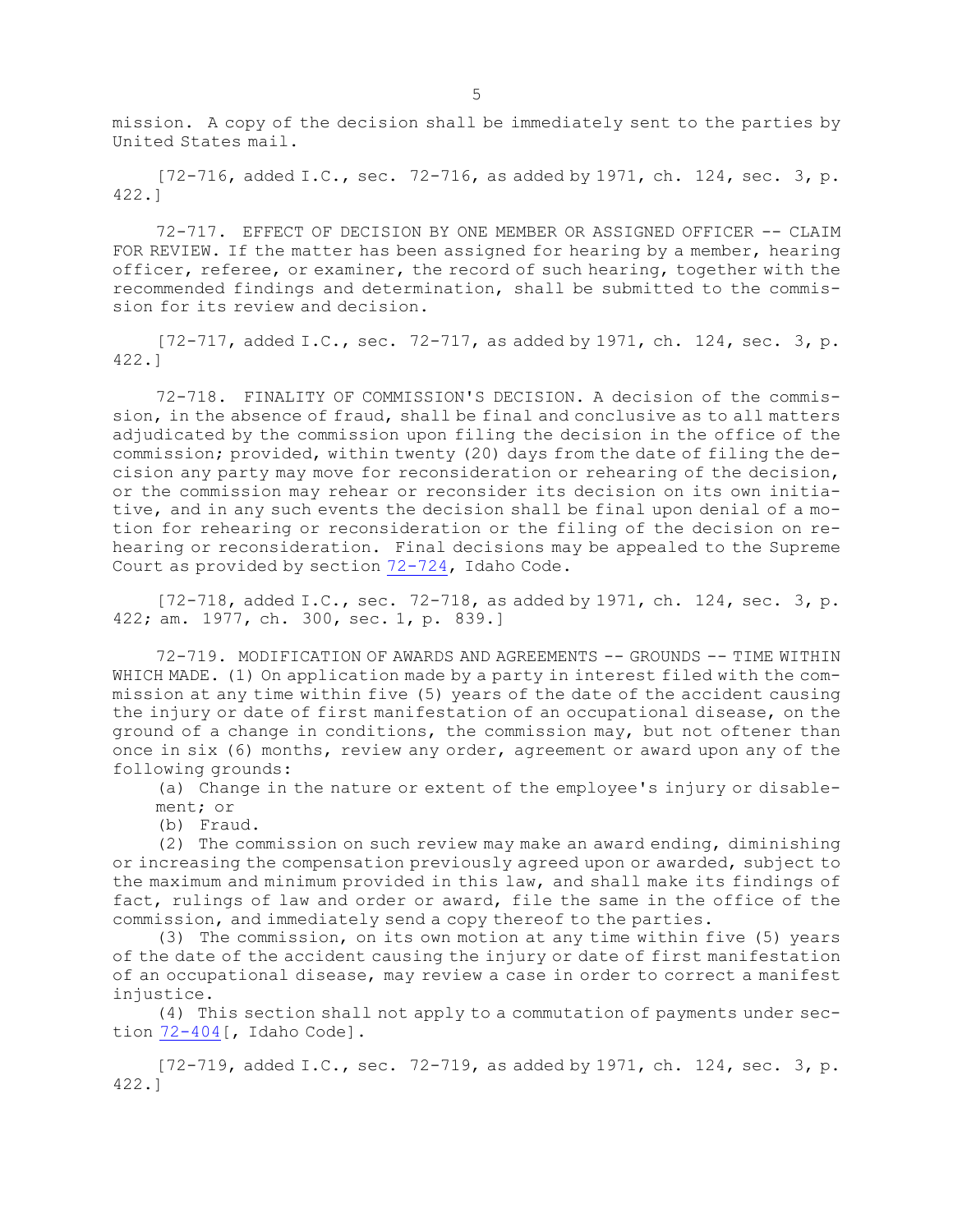72-724. APPEAL TO SUPREME COURT. An appeal may be made to the supreme court by such parties from such decisions and orders of the commission and within such times and in such manner as prescribed by rule of the supreme court.

[72-724, added 1977, ch. 300, sec. 4, p. 843.]

72-725. RECORD ON APPEAL. The agency's record and reporter's transcript in an appeal to the supreme court shall contain such portions and documents of the proceedings of the commission, and be prepared, processed and transmitted to the supreme court as provided by rule of the supreme court. Provided, the cost of the transcript and record shall be paid for as provided by order of the industrial commission.

[72-725, added 1977, ch. 300, sec. 5, p. 844.]

72-731. STAY ON APPEAL. An appeal to the supreme court shall automatically operate as <sup>a</sup> supersedeas or stay of the award, order or decision being disputed on the appeal unless the commission shall otherwise order.

[72-731, added 1971, ch. 124, sec. 3, p. 483.]

72-732. DISPOSITION OF APPEAL -- JURISDICTION OF SUPREME COURT. Upon hearing the court may affirm or set aside such order or award, or may set it aside only upon any of the following grounds:

(1) The commission's findings of fact are not based on any substantial competent evidence;

(2) The commission has acted without jurisdiction or in excess of its powers;

(3) The findings of fact, order or award were procured by fraud;

(4) The findings of fact do not as <sup>a</sup> matter of law support the order or award.

[72-732, added I.C., sec. 72-732, as added by 1971, ch. 124, sec. 3, p. 422.]

72-733. LIMITED JURISDICTION OF COURTS. Except as herein provided, no court of this state shall have jurisdiction to review, vacate, set aside, reverse, revise, correct, amend or annul any order or award of the commission, or to suspend or delay the execution or operation thereof, or to enjoin, restrain or interfere with the commission in the performance of its duties.

[72-733, added I.C., sec. 72-733, as added by 1971, ch. 124, sec. 3, p. 422.]

72-734. INTEREST ON COMPENSATION AWARDS. Whenever <sup>a</sup> decision shall have been entered by the commission awarding compensation of any kind to <sup>a</sup> claimant, such award shall accrue and the employer shall become liable for, and shall pay, interest thereon from the date of such decision pursuant to the rates established and existing as of the date of such decision, pursuant to section  $28-22-104(2)$  $28-22-104(2)$ , Idaho Code. Such interest shall accrue on all compensation then due and payable, and on all compensation successively becoming due thereafter, from the respective due dates, regardless of